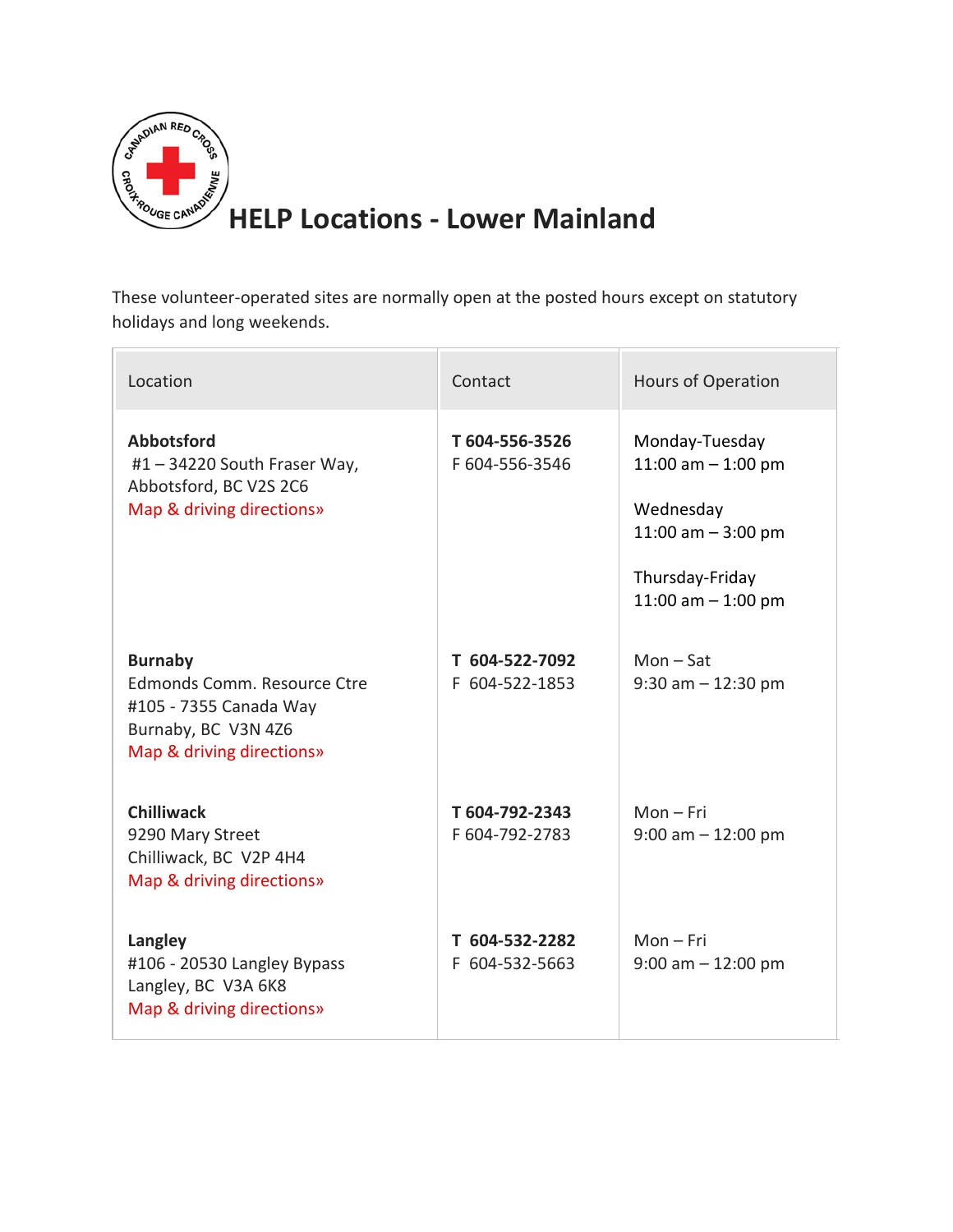| Location                                                                                                                                                                           | Contact                                   | <b>Hours of Operation</b>                                                                                       |
|------------------------------------------------------------------------------------------------------------------------------------------------------------------------------------|-------------------------------------------|-----------------------------------------------------------------------------------------------------------------|
| <b>Maple Ridge</b><br>#5-11435 201A Street<br>Maple Ridge, BC V2X 0Y3<br>Map & driving directions»                                                                                 | T 604-465-5050<br>F 604-465-5054          | Mon/Wed/Fri<br>12:30 pm $-$ 4:00 pm                                                                             |
| <b>North Vancouver</b><br>Lions Gate Community Recreation Centre<br>Parkade (Underground) Level<br>1733 Lions Gate Lane<br>North Vancouver BC V7P 0C7<br>Map & driving directions» | T 604-988-7115<br>F 604-988-7105          | Mon/Fri<br>$9:00$ am $-1:00$ pm<br>Tue/Wed/Thur<br>$9:00$ am $-4:00$ pm                                         |
| <b>Port Coquitlam</b><br>#104 - 1776 Broadway Street<br>Port Coquitlam, BC V3C 2M8<br>Map & driving directions»                                                                    | T 604-944-9042<br>F 604-944-9073          | $Mon-Fri$<br>10:00 am $-$ 1:00 pm<br>Sat<br>10:00 am $-$ 4:00 pm                                                |
| <b>Richmond</b><br>#101 - 3850 Jacombs Road<br>Richmond, BC V6V 1Y6<br>Map & driving directions»                                                                                   | T 604 270-4224 ext<br>3<br>F 604-270-6781 | $Mon-Fri$<br>$9:00$ am $-12:30$ pm<br>Sat<br>$9:00$ am $- 2:00$ pm                                              |
| Squamish<br>38150 Behrner Drive<br>P.O. Box 992<br>Squamish, BC V8B 0A7<br>Map & driving directions»                                                                               | T 604-892-5318<br>F 604-892-5308          | Mon/Wed/Fri<br>$9:00$ am $-12:00$ pm                                                                            |
| <b>Surrey</b><br>#109 - 14727 108 <sup>th</sup> Avenue<br>Surrey, BC V3R 1V9<br>Map & driving directions»                                                                          | T 604-930-9049<br>604-930-9036<br>F.      | Mon - Fri<br>$9:00$ am $-12:00$ pm<br>Wed<br>$6:00 \text{ pm} - 8:00 \text{ pm}$<br>Sat<br>$9:00$ am $-3:00$ pm |

 $\sim$